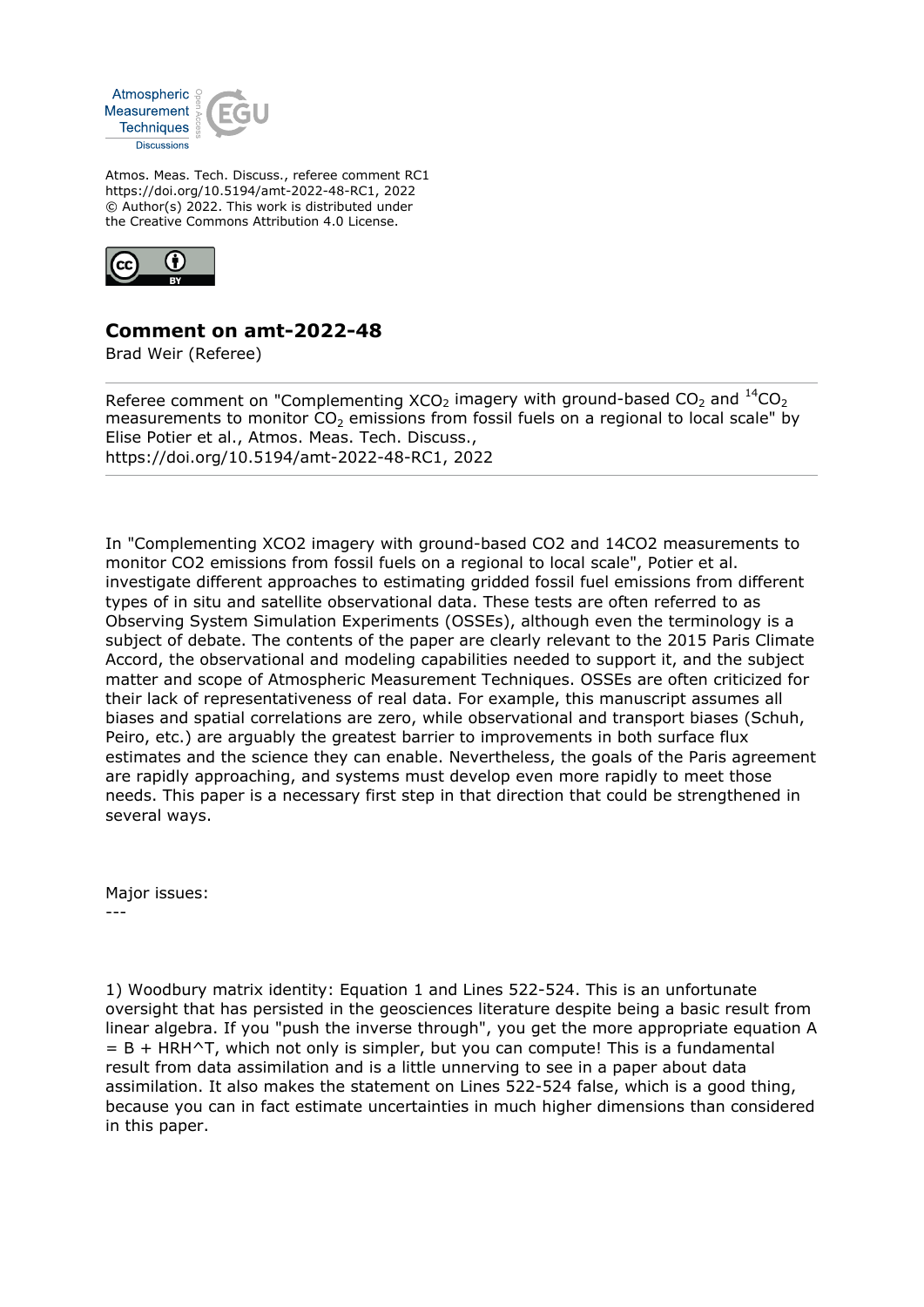2) Assumptions about uncertainties: Line 114, Section 2.4.2 and 4.1. The assumptions of zero bias and zero spatial correlation in the experiments are unrealistic, but perhaps necessary to do any meaningful analysis. Almost any assumptions made about uncertainties could be criticized, so it's hard to pinpoint exactly what matters and what doesn't. Maybe that's the whole point. I do think you could make an argument that retrieval and transport biases (Crowell, Peiro, Schuh refs below), combined with our lack of understanding of appropriate spatiotemporal correlations (my own speculation) are the major roadblocks for further development in the field, which leads me to have some serious reservations about the claims in Section 4.1 and to wonder if they're even supported by the paper's analysis. Fortunately, I think almost all of this argument is tangential to the goals and actual results of the paper. Section 4.2 alone is enough to motivate the work. All OSSEs are flawed, but they will be needed to develop our monitoring capabilities as done here.

3) Plumes? I was expecting to see a figure of the things you're actually observing here: XCO2, in situ surface CO2 and 14CO2, perhaps even showing a plume? It would be nice to see those from the model and data somewhere. Maybe right after Figure 1?

4) Data availability. This paper lacks a data availability section that I thought AMT required. Hopefully this was an oversight, but I cannot see how it would be appropriate to publish this paper without clear links to the surface flux priors, simulated XCO2 retrievals, and other input data used in this study.

5) Linearity assumption: Line 144. I do not understand this. Are you using a linear transport operator or are you just using the linearization to compute uncertainties? The latter is common, while I have a hard time understanding how the former would be justified, especially during the day in the Summer. Can you please explain/clarify?

Minor issues:

---

Our COVID-19 paper (https://doi.org/10.1126/sciadv.abf9415) seems relevant to this work. It would be nice to address that in this paper, but not necessary.

Bulky notation: Coming from a math background I find multi-character sub and super scripts unnerving, but realize it is more common in the geosciences literature. Still, I think many of the equations could be clarified by removing the excessively verbose sub/superscripting. For example: H\_s, H\_t, and H\_d instead of H\_{sample}, H\_{transp}, H\_{distr}; C, CO\_2, or  $[CO_2]$  instead of C\_{a,CO2},  $F^{\wedge}$ {14}\_N instead of  $F^{\wedge}$ {14}\_{Nucl}, etc. This would be particularly helpful in Equation 9 that has something like 33 characters in subscripts and 7 on the baseline, making it particularly difficult to parse.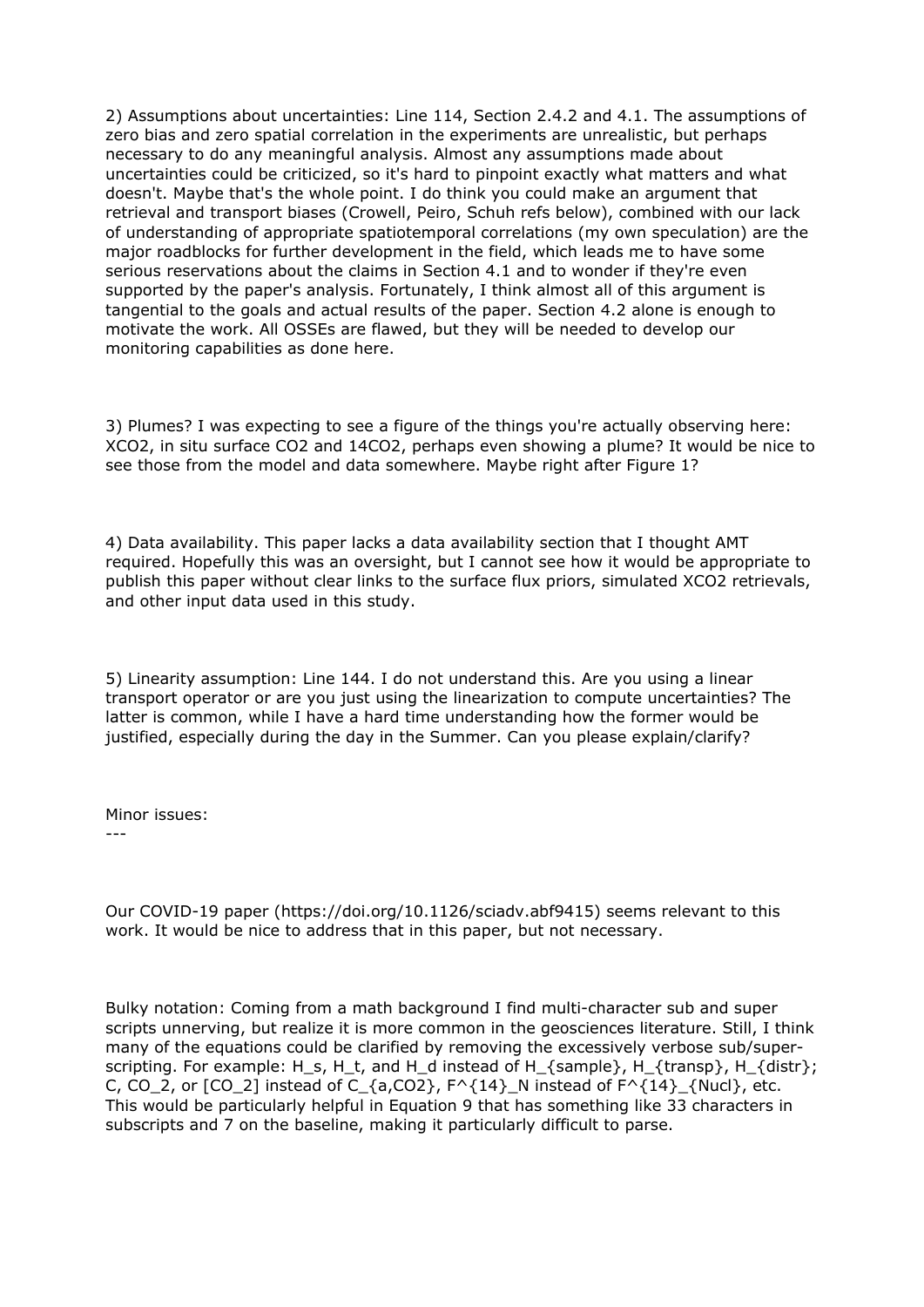Line 138. Who is "they"?

Line 141. 300 hPa seems very low. The paper cites the results of Santaren et al. (2021) as saying that uncertainty in boundary conditions have a negligible impact. It might be helpful to still say where those boundary conditions came from (maybe I missed this) and why Santaren et al. concluded that their influence did not have a strong impact on the inferred fluxes.

Line 188. I'm assuming the daily partition coefficients are used just to apply a diurnal cycle, but I'm not sure. Could you be more explicit?

Line 199. "contains" I think this is maybe a typo.

Signs. Are the signs of the delta values and Equations 3 and 4 consistent? I think if you're using NPP instead of NPE a positive sign would imply a flux from the atmosphere to the land, but that would make the signs in Equation 3 incorrect. Can you please address this.

Section 4.1. I find much of this highly speculative and unrelated to the results in the paper.

Line 511: "...". Is this a typo?

Lines 540-541: "it hardly provides information on plants, cities and regions outside its FOV". Again, I find this speculative and not necessarily shown in the paper, or necessary. CO2 data can potentially have an impact on fluxes upwind of its observation. Please either support or remove.

Line 548: "precision". And accuracy too?

Lines 560-567: This seems to be the strongest part of the paper, but I'm not sure the abstract gives the same impression.

Line 569: "Tn". Definitely a typo.